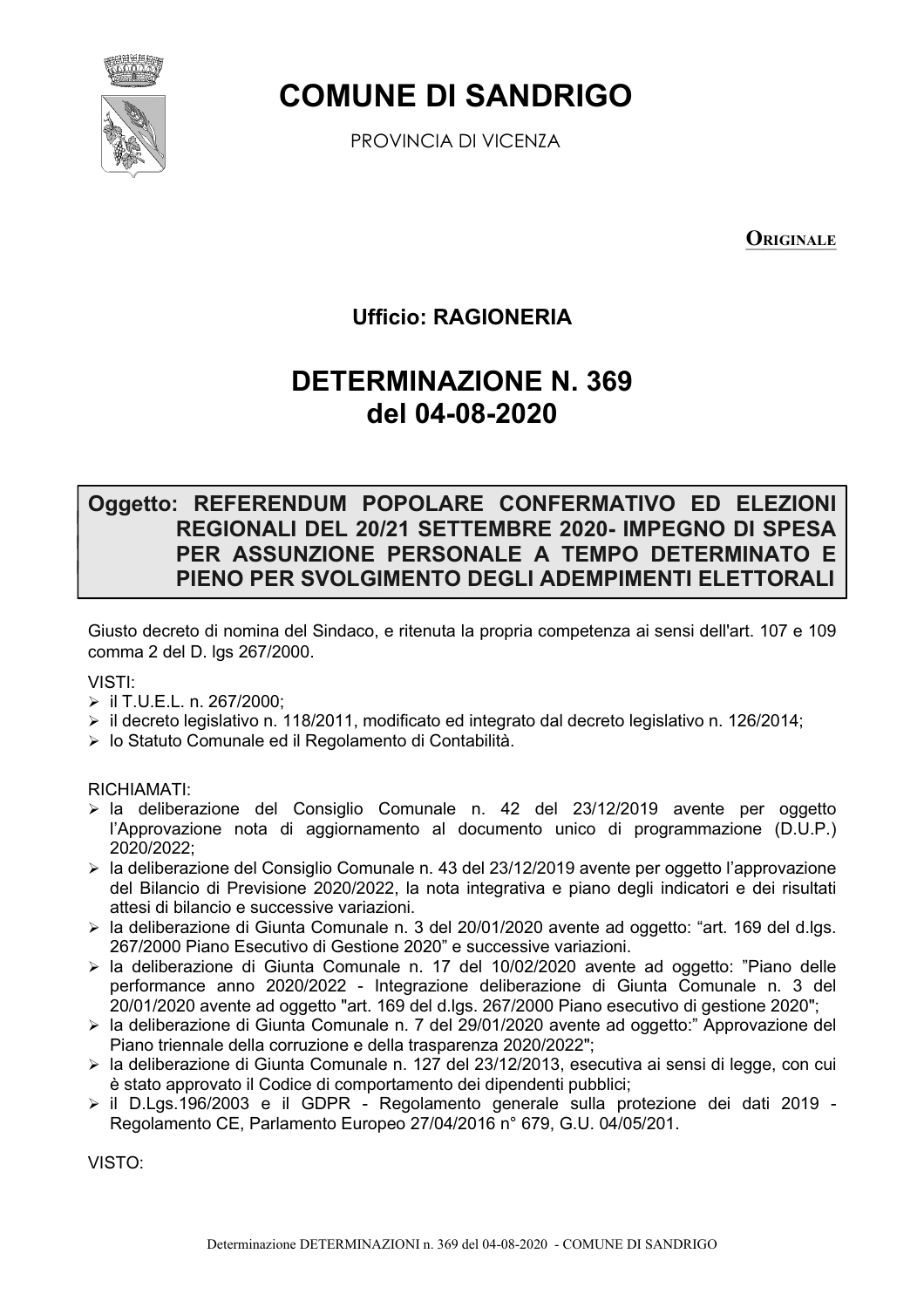- il decreto di convocazione dei comizi elettorali del Presidente della Repubblica in data 17  $\bullet$ luglio 2020 per il referendum costituzionale di cui all'oggetto e la fissazione della stessa data del 20 e 21 settembre per le elezioni regionali del Veneto:
- la circolare F.L. N. 15/20 del 24/07/2020 del Ministero dell'interno Dipartimento per gli affari interni e territoriali avente ad oggetto "Spese di organizzazione tecnica ed attuazione per lo svolgimento contemporaneo del referendum popolare confermativo, delle elezioni suppletive del Senato della Repubblica e delle elezioni regionali e amministrative del 20 e 21 settembre 2020 – Disciplina dei riparti":
- che al §2 Spese dei Comuni rimborsabili dallo Stato alla lettera c) prevede le spese per  $\bullet$ assunzione di personale a tempo determinato:

DATO ATTO che l'assunzione a tempo determinato è giustificata dal fatto che all'interno dell'Ufficio Anagrafe - Stato Civile sono assegnati 4 dipendenti, di cui tre con contratto di lavoro part time, e in particolare dal 01/01/2020 è cessato dal servizio un dipendente con le funzioni di messo comunale con rapporto di lavoro a 36 ore, che svolgeva supporto agli adempimenti relativi all'elettorale e che, il medesimo non è stato sostituito, per cui le attuali condizioni non garantiscono il corretto e regolare svolgimento dell'apertura dell'ufficio e dei conseguenti adempimenti durante il periodo elettorale:

#### DATO ATTO che:

- gualora l'Ente non riesca a fronteggiare le particolari esigenze connesse alle consultazioni in parola con il personale in servizio e con il ricorso al lavoro straordinario, potrà procedere alla stipula di contratti individuali per l'assunzione di personale a tempo determinato, relativamente al periodo strettamente necessario agli adempimenti relativi alla consultazione stessa, tenuto conto che la relativa spesa non grava sul bilancio comunale in quanto rimborsata dal Ministero dell'Interno e dalla Regione del Veneto :
- dette assunzioni non possono considerarsi soggette ai vincoli assunzionali previsti dalla vigente normativa e, quindi, al limite del 50% della spesa sostenuta per l'anno 2009, previsto dall'articolo 9, comma 28, del D.L. n. 78 del 2010, convertito dalla legge n. 122 del 2010 e s.m.i.;

RITENUTO, pertanto, di procedere all'assunzione a tempo determinato e ed orario pieno (36 ore settimanali) di un Istruttore Amministrativo cat. C1, per il periodo elettorale e adempimenti conseguenti, tramite scorrimento di graduatoria vigente di pubblico concorso per garantire il regolare svolgimento del servizio elettorale;

#### DATO ATTO CHE:

- l'art. 36 del d.lgs. 30 marzo 2001 n. 165 disciplina l'utilizzo di contratti di lavoro flessibile;
- l'art. 4 comma 1 del D.L. 101/2013 convertito nella legge 125/2013 stabilisce che per le assunzioni a tempo determinato vengano utilizzate le graduatorie vigenti per concorsi pubblici a tempo indeterminato:
- nel caso in cui non si disponga di proprie graduatorie, lo stesso comma prevede la possibilità di ricorrere all'applicazione dell'art. 3. comma 61, terzo periodo, della legge 24 dicembre 2003, n.  $350:$
- di conseguenza, l'Ente può utilizzare le graduatorie di pubblici concorsi approvate da altre amministrazioni del medesimo comparto di contrattazione, previo accordo tra le amministrazioni interessate, anche per contratti a tempo determinato;
- il Regolamento delle procedure selettive del Comune di Sandrigo approvato con dgc n. 51/19 e modificato con dgc n. 54/2020 all'art. 32 prevede:

"E' facoltà altresì dell'Amministrazione, pur in assenza di apposita convenzione di cui al comma precedente, qualora non disponga di graduatorie valide ed ancora utilizzabili, procedere ad assunzioni a tempo determinato attingendo i nominativi dagli idonei delle graduatorie delle selezioni, per pari categoria e/o profilo, approvate da altri enti del medesimo comparto, purché provveda ad acquisire in via preventiva il consenso dell'Ente la cui graduatoria si intende utilizzare."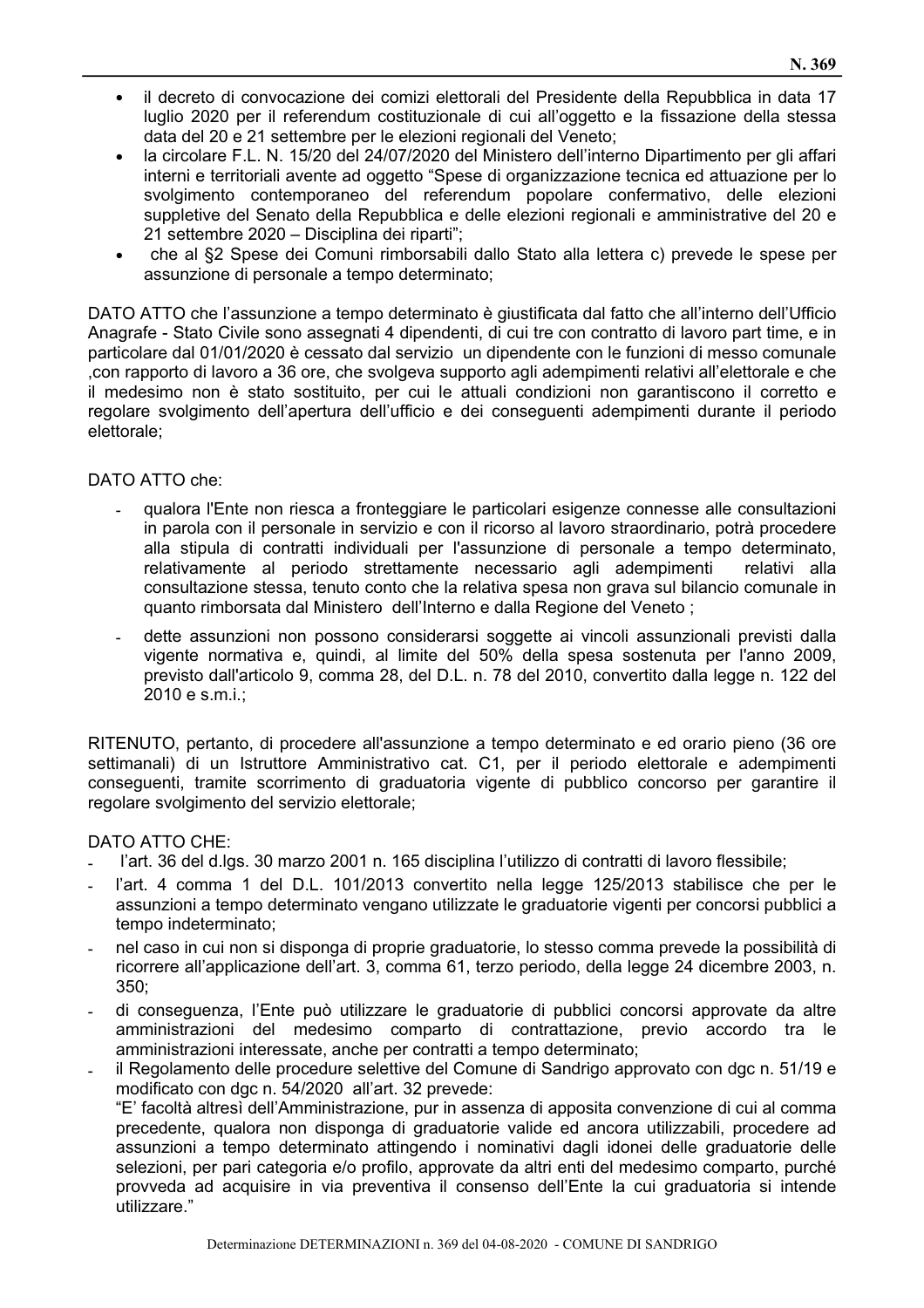POSTO che il Comune di Sandrigo non ha in essere proprie graduatorie vigenti per l'inserimento a tempo indeterminato – determinato di un istruttore amministrativo cat. C1, e che, pertanto, con comunicazione del Responsabile del Servizio Personale del 27/07/2020 prot 10306 si è proceduto a inoltrare apposita richiesta a tutti i Comuni della Provincia di Vicenza per eventuali disponibilità;

DATO ATTO che sono state scorse le graduatorie secondo l'ordine cronologico di arrivo al protocollo e l'ordine dei candidati ivi presenti e la prima disponibile per il profilo e la categoria da ricoprire è relativa al Comune di Quinto Vicentino, con il consenso preventivo del Comune interessato:

SENTITA preventivamente la disponibilità della sig.ra Pegorin Cristina, quarta classificata, per l'assunzione a tempo determinato presso il Comune di Sandrigo a partire dal 11/08/2020 per 36 ore settimanale con categoria C1 per il periodo elettorale ovvero fino al 25/09/2020, salvo proroga:

RITENUTO, pertanto, di procedere all'assunzione di che trattasi e di assegnare il dipendente all'Area Amministrativa - Servizi al cittadino-Statistica Protocollo Archivio del Comune di Sandrigo per le finalità sopra indicate:

EVIDENZIATO che sono in corso le verifiche in merito al possesso dei requisiti necessari per l'assunzione presso enti pubblici, con l'avvertenza che, in caso di dichiarazione mendace, si applicheranno le sanzioni previste dal D.P.R. n. 445/2000, ivi compresa la risoluzione di diritto del contratto individuale di lavoro nel frattempo stipulato;

RICHIAMATO l'art. 5, comma 2, del D. Lgs. 30 marzo 2001, n. 165 in base al quale "nell'ambito" delle leggi e degli atti organizzativi di cui all'art. 2, comma 1, le determinazioni per l'organizzazione degli uffici e le misure inerenti alla gestione dei rapporti di lavoro sono assunte in via esclusiva dagli organi preposti alla gestione con la capacità e i poteri del privato datore di lavoro";

#### **VERIFICATE E ATTESTATE:**

- la regolarità e correttezza dell'azione amministrativa, con riguardo, in particolare, al rispetto delle leggi, dello statuto, dei regolamenti e alla compatibilità della spesa con le risorse assegnate:
- la compatibilità del programma dei conseguenti pagamenti con i relativi stanziamenti di bilancio e con le regole di finanza pubblica, ai sensi dell'art. 9, comma 1, lettera a), punto 2, del d.l. n. 78/2009, convertito dalla legge n. 102/2009;

DATO ATTO che:

- l'assunzione del presente impegno è conforme al nuovo principio di competenza finanziaria potenziata, così come prescritto dal nuovo principio contabile all. 4/2 al Decreto legislativo n. 118/2011 e ss.mm.ii, e dagli artt. 181 e 193 del T.UE.L. n. 267/2000, modificato ed integrato dal decreto legislativo n. 126/2014:
- il presente provvedimento diventa esecutivo con l'apposizione del visto di regolarità contabile, attestante la copertura finanziaria della spesa da parte del Responsabile del Servizio finanziario:
- ai sensi dell'art. 9 del D.L. 78/2009 e del comma 8 dell'art. 183 del D.Lgs. n. 267/2000 e  $\bullet$ s.m.i., il programma dei consequenti pagamenti dell'impegno di spesa di cui al presente provvedimento è compatibile con i relativi stanziamenti di cassa del bilancio e con le regole di finanza pubblica in materia di "pareggio di bilancio", introdotte dall'art. 9 della L. 243/2012 (Disposizioni per l'attuazione del principio del pareggio di bilancio ai sensi dell'articolo 81, sesto comma, della Costituzione):
- sul presente provvedimento non sussiste situazione di conflitto di interessi, ai sensi del  $\bullet$ combinato disposto di cui agli art.6 bis della L. n. 241/1990 e art. 7 del D.P.R. n. 62/2013, né in capo al responsabile del procedimento né in capo al soggetto che sottoscrive il presente atto:

#### **DETERMINA**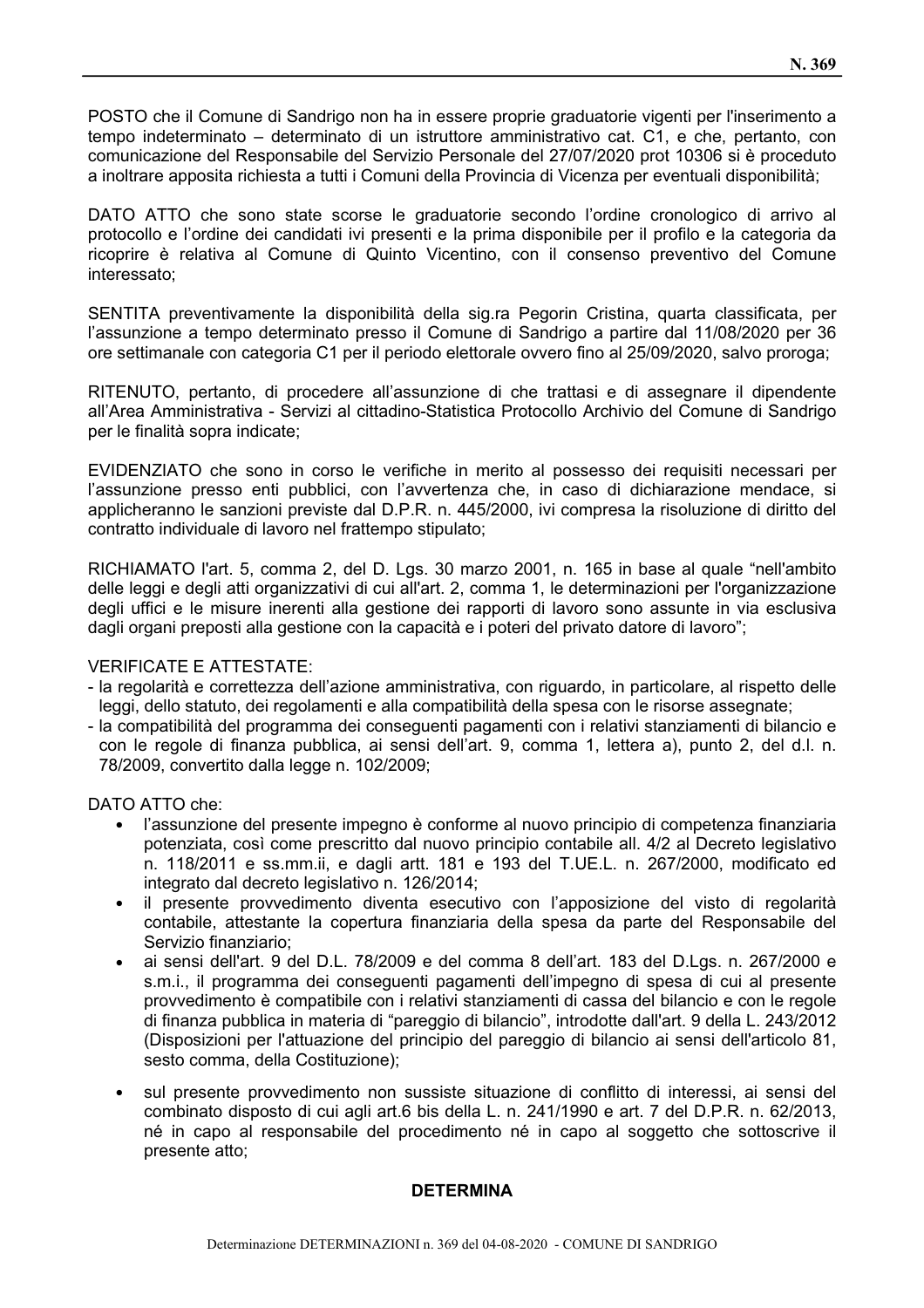- 1) di dare atto che le premesse costituiscono parti integranti e sostanziali della presente determinazione:
- 2) di procedere all'assunzione a tempo determinato e pieno, 36 ore settimanali, dal giorno 11 agosto 2020 al 25 settembre 2020, della Sig.ra Pegorin Cristina, con il profilo di Istruttore Amministrativo cat. C1, per gli adempimenti inerenti al servizio elettorale relativamente al Referendum popolare confermativo ed elezioni regionali del 20/21 settembre 2020, salva ulteriore proroga;
- 1) di impegnare la somma di € 4.360.00 comprensiva di oneri ed irap per l'assunzione di cui al punto 1):
- 2) di imputare la spesa oggetto della presente alla competenza finanziaria dell'esercizio 2020, sulla base delle norme e dei principi contabili dettati dal decreto legislativo n. 118/2011 e ss.mm.ii, dal decreto legislativo n. 126/2014 e dal T.U.E.L. n. 267/2000, in quanto la stessa è esigibile nel corrente esercizio:
- 3) di approvare il seguente cronoprogramma della spesa, richiedendo al Responsabile del servizio finanziario la registrazione dell'impegno contabile sul seguente capitolo del piano esecutivo di gestione 2020, ai sensi dell'art. 191 del decreto legislativo n. 267/2000 e ss.mm.ii:

| Anno<br>С | Anno<br>Р | <b>Missione</b><br>Program<br>ma | Tit. | Codice                   | Cap.  | <b>Descrizione</b>                                                          | Importo $\epsilon$ |
|-----------|-----------|----------------------------------|------|--------------------------|-------|-----------------------------------------------------------------------------|--------------------|
| 2020      | 2020      | 1.7                              |      | 01.07-1.01.01.0<br>1.006 | 800/2 | stipendi e assegni fissi personale t.d.<br>elezioni (rimborsato)            | 2084.24            |
| 2020      | 2020      | 1.7                              |      | 01.07-1.01.02.0<br>1.001 | 801/2 | oneri previdenziali a carico comune<br>personale t.d. elezioni (rimborsato) | 658.98             |
| 2020      | 2020      | 1.1                              |      | 01.01-1.02.01.0<br>1.001 | 941/3 | pagamento irap td elettorale<br>(rimborsato)                                | 191.11             |
| 2020      | 2020      | 1.7                              |      | 01.07-1.01.01.0<br>1.006 | 800/1 | stipendi e assegni fissi personale t.d.                                     | 1015.76            |
| 2020      | 2020      | 1.7                              |      | 01.07-1.01.02.0<br>1.001 | 801/1 | oneri previdenziali a carico comune<br>personale t.d.                       | 301.02             |
| 2020      | 2020      | 1.1                              |      | 01.01-1.02.01.0<br>1.001 | 941/2 | pagamento irap su td                                                        | 108.89             |

- 4) ASSEGNARE la suddetta dipendente all'Area Amministrativa Servizi al cittadino-Statistica Protocollo Archivio del Comune di Sandrigo precisando che all'atto di assunzione verrà sottoscritto apposito contratto individuale di lavoro;
- 5) DI DARE ATTO che sono stati rispettati i vincoli di Finanza Pubblica e di programmazione e di imputare la spesa oggetto della presente alla competenza finanziaria dell'esercizio 2020, sulla base delle norme e dei principi contabili dettati dal decreto legislativo n. 118/2014 e ss.mm.ii, dal decreto legislativo n. 126/2014 e dal T.U.E.L. n. 267/2000, in quanto la stessa è esigibile nel corrente esercizio:
- 6) DARE ATTO che, ai sensi dell'art, 9 del D.L. 78/2009 e del comma 8 dell'art, 183 del D.Lgs. n. 267/2000 e s.m.i., il programma dei conseguenti pagamenti dell'impegno di spesa di cui al presente provvedimento è compatibile con i relativi stanziamenti di cassa del bilancio e con le regole di finanza pubblica in materia di "pareggio di bilancio", introdotte dall'art. 9 della L. 243/2012 (Disposizioni per l'attuazione del principio del pareggio di bilancio ai sensi dell'articolo 81, sesto comma, della Costituzione);
- 7) DI PRECISARE che gli oneri derivanti dall'assunzione di personale a tempo determinato per lo svolgimento dell'attività elettorale, che trovano copertura nel Bilancio di previsione 2020/2022, sarà ripartito in ragione di metà a carico dello stato e metà a carico della Regione del Veneto come indicato nel §5 della circolare F.L. N. 15/20 del 24/07/2020 del Ministero dell'interno Dipartimento per gli affari interni e territoriali avente ad oggetto "Spese di organizzazione tecnica ed attuazione per lo svolgimento contemporaneo del referendum popolare confermativo, delle elezioni suppletive del Sentato della Repubblica e delle elezioni regionali e amministrative del 20 e 21 settembre 2020 – Disciplina dei riparti"